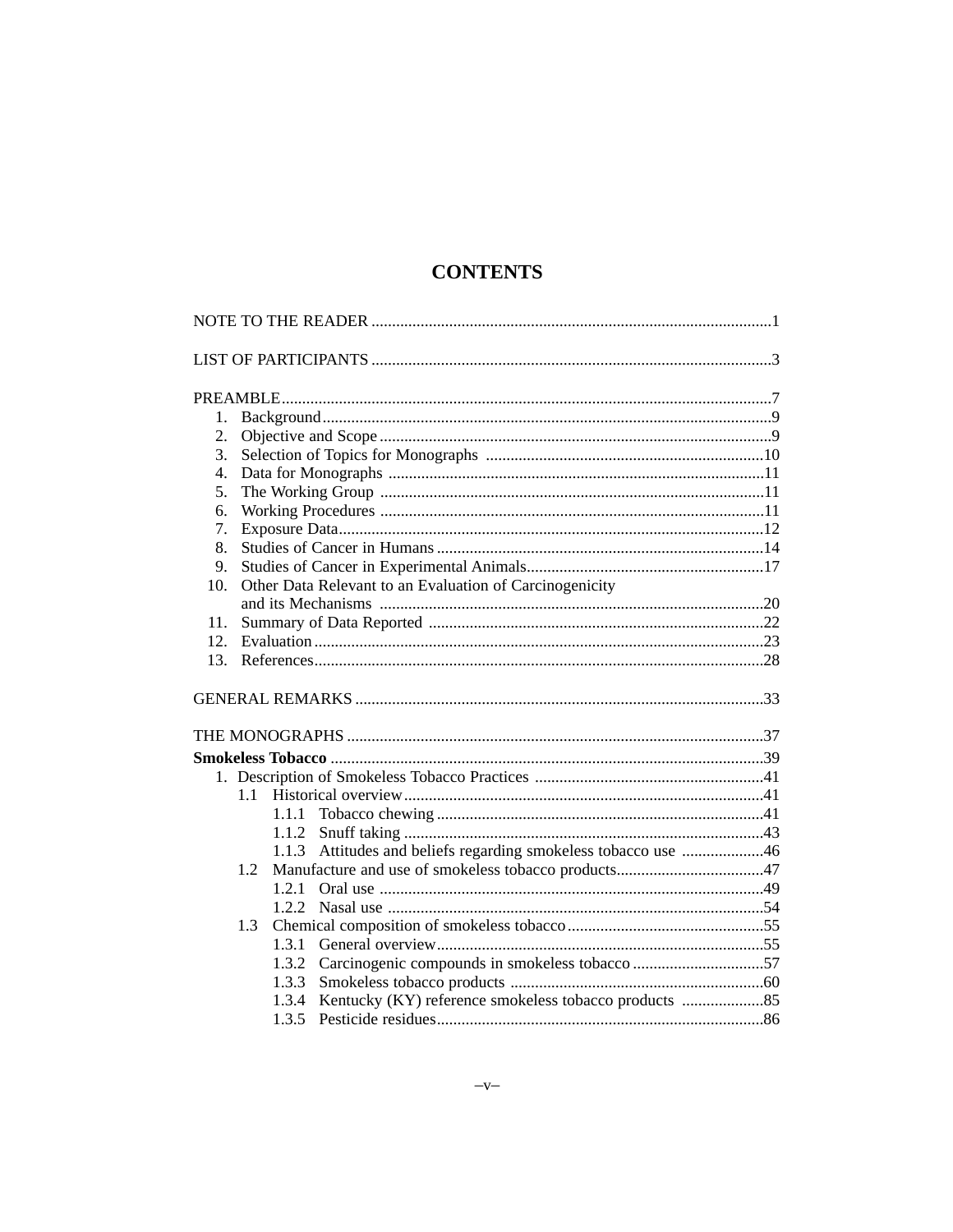## 

|               |       | 1.4 Production, consumption and prevalence of use of smokeless |  |
|---------------|-------|----------------------------------------------------------------|--|
|               |       |                                                                |  |
|               | 1.4.1 |                                                                |  |
|               |       |                                                                |  |
|               |       |                                                                |  |
|               |       |                                                                |  |
|               |       | 1.4.5 Association between smokeless tobacco use and cigarette  |  |
|               |       |                                                                |  |
|               |       |                                                                |  |
| 1.5           |       |                                                                |  |
|               |       | 1.5.1 Framework Convention on Tobacco Control 156              |  |
|               |       |                                                                |  |
|               |       |                                                                |  |
|               |       |                                                                |  |
|               |       |                                                                |  |
|               |       |                                                                |  |
|               |       |                                                                |  |
| 2.1           |       |                                                                |  |
| $2.2^{\circ}$ |       |                                                                |  |
|               | 2.2.1 |                                                                |  |
|               |       |                                                                |  |
|               |       |                                                                |  |
|               |       |                                                                |  |
|               |       |                                                                |  |
| 2.3           |       |                                                                |  |
|               | 2.3.1 |                                                                |  |
|               |       |                                                                |  |
|               |       |                                                                |  |
|               |       |                                                                |  |
|               |       |                                                                |  |
|               |       |                                                                |  |
|               |       |                                                                |  |
| 3.1           |       |                                                                |  |
|               |       |                                                                |  |
|               |       |                                                                |  |
|               | 3.1.3 |                                                                |  |
|               | 3.1.4 |                                                                |  |
|               | 3.1.5 | Skin application with known carcinogens or modifiers 238       |  |
| 3.2           |       |                                                                |  |
|               | 3.2.1 |                                                                |  |
|               | 3.2.2 | Application to the oral mucosa or cheek pouch 240              |  |
|               | 3.2.3 |                                                                |  |
|               |       | 3.2.4 Administration with known carcinogens or modifiers 244   |  |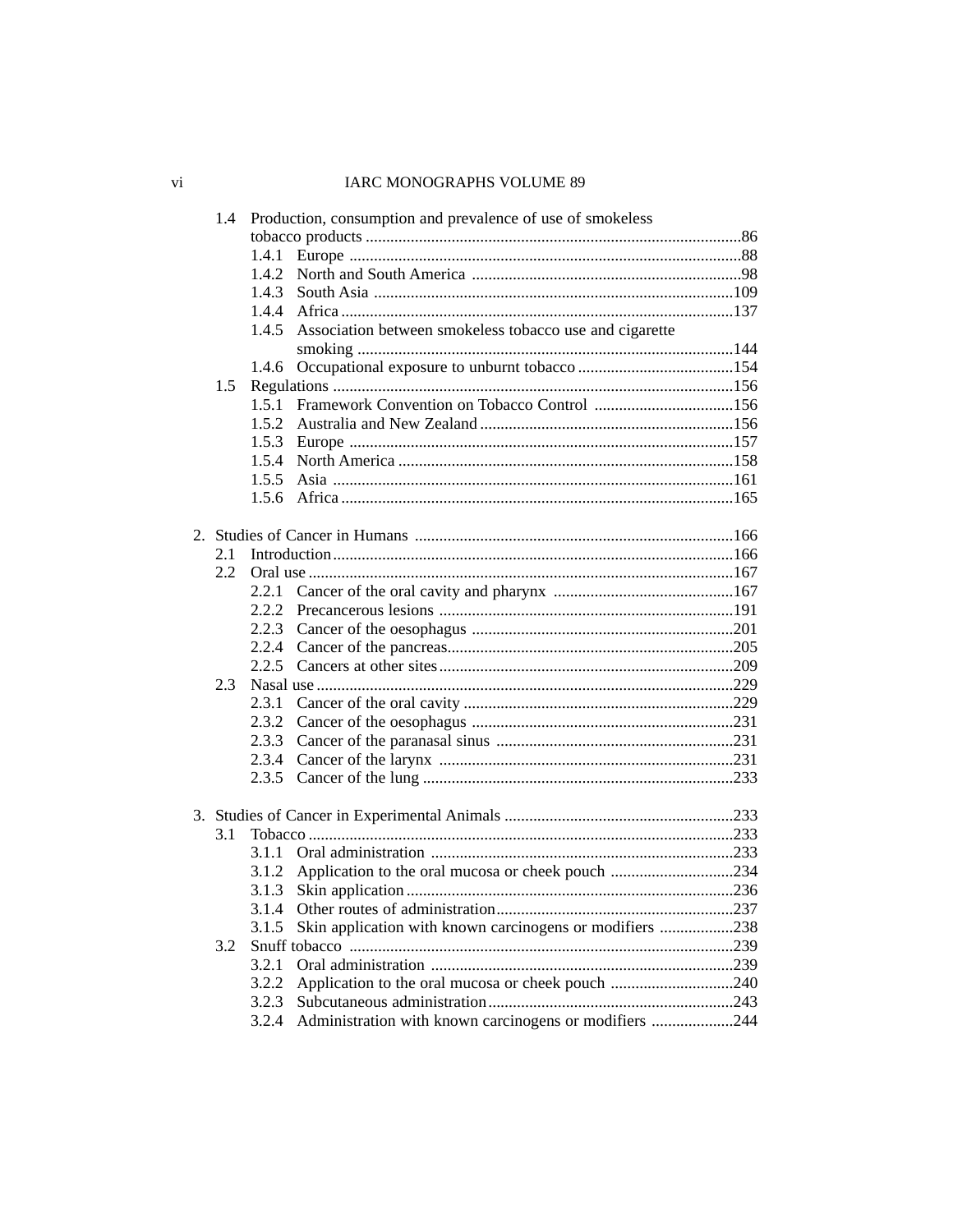### **CONTENTS**

|                                                                | 3.3     |                                                                     |  |  |
|----------------------------------------------------------------|---------|---------------------------------------------------------------------|--|--|
|                                                                |         | 3.3.1                                                               |  |  |
|                                                                |         | 3.3.2                                                               |  |  |
|                                                                |         |                                                                     |  |  |
|                                                                |         |                                                                     |  |  |
| 4. Other Data Relevant to an Evaluation of Carcinogenicity and |         |                                                                     |  |  |
|                                                                |         |                                                                     |  |  |
|                                                                | 4.1     |                                                                     |  |  |
|                                                                |         |                                                                     |  |  |
|                                                                |         |                                                                     |  |  |
|                                                                | 4.2     |                                                                     |  |  |
|                                                                |         |                                                                     |  |  |
|                                                                |         |                                                                     |  |  |
|                                                                | 4.3     | Reproductive, developmental and hormonal effects 336                |  |  |
|                                                                |         |                                                                     |  |  |
|                                                                |         |                                                                     |  |  |
|                                                                | 4.4     |                                                                     |  |  |
|                                                                |         | 4.4.1                                                               |  |  |
|                                                                |         |                                                                     |  |  |
|                                                                | 4.5     |                                                                     |  |  |
|                                                                |         |                                                                     |  |  |
|                                                                | 5.1     |                                                                     |  |  |
|                                                                | 5.2     |                                                                     |  |  |
|                                                                | 5.3     |                                                                     |  |  |
|                                                                | 5.4     |                                                                     |  |  |
|                                                                | 5.5     |                                                                     |  |  |
|                                                                |         |                                                                     |  |  |
|                                                                |         |                                                                     |  |  |
|                                                                |         |                                                                     |  |  |
|                                                                |         |                                                                     |  |  |
|                                                                | $1.1 -$ |                                                                     |  |  |
|                                                                | 1.2     | Technical products and impurities, analysis, production and use 426 |  |  |
|                                                                |         | 1.2.1                                                               |  |  |
|                                                                |         | 1.2.2                                                               |  |  |
|                                                                |         |                                                                     |  |  |
|                                                                |         | 1.2.4                                                               |  |  |
|                                                                |         |                                                                     |  |  |
|                                                                | 1.3     |                                                                     |  |  |
|                                                                |         | 1.3.1                                                               |  |  |
|                                                                |         | 1.3.2                                                               |  |  |
|                                                                |         | 1.3.3                                                               |  |  |
|                                                                |         |                                                                     |  |  |
|                                                                |         | 1.3.5                                                               |  |  |
|                                                                |         |                                                                     |  |  |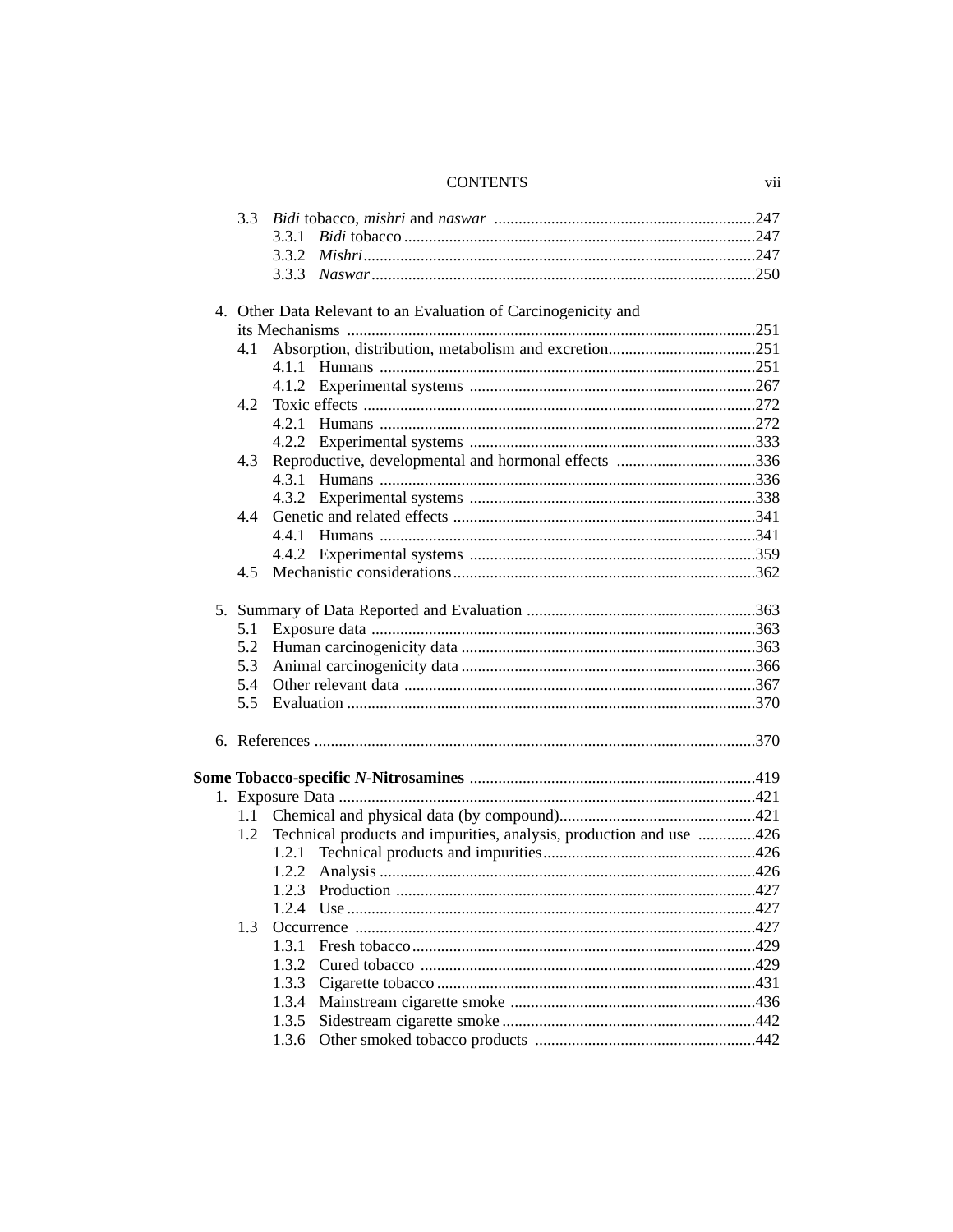|     | 1.3.7 |                                                                |  |
|-----|-------|----------------------------------------------------------------|--|
|     | 1.3.8 |                                                                |  |
| 1.4 |       |                                                                |  |
|     | 1.4.1 | 4-(Methylnitrosamino)-1-(3-pyridyl)-1-butanone (NNK) and       |  |
|     |       |                                                                |  |
|     | 1.4.2 |                                                                |  |
|     |       |                                                                |  |
|     |       |                                                                |  |
|     |       |                                                                |  |
|     |       |                                                                |  |
| 3.1 |       | 4-(Methylnitrosamino)-1-(3-pyridyl)-1-butanone (NNK) 457       |  |
|     | 3.1.1 |                                                                |  |
|     | 3.1.2 |                                                                |  |
|     | 3.1.3 |                                                                |  |
|     | 3.1.4 |                                                                |  |
|     | 3.1.5 |                                                                |  |
|     | 3.1.6 |                                                                |  |
|     | 3.1.7 |                                                                |  |
|     | 3.1.8 | Administration with known carcinogens or modifying factors467  |  |
|     | 3.1.9 |                                                                |  |
| 3.2 |       | 4-(Methylnitrosamino)-1-(3-pyridyl)-1-butanol (NNAL) 468       |  |
|     | 3.2.1 |                                                                |  |
|     | 3.2.2 |                                                                |  |
|     | 3.2.3 | Administration with known carcinogens or modifying factors470  |  |
| 3.3 |       |                                                                |  |
|     | 3.3.1 |                                                                |  |
|     | 3.3.2 |                                                                |  |
|     | 3.3.3 |                                                                |  |
|     | 3.3.4 |                                                                |  |
|     | 3.3.5 |                                                                |  |
|     | 3.3.6 | Administration with known carcinogens or modifying factors476  |  |
|     |       |                                                                |  |
| 3.4 |       |                                                                |  |
|     | 3.4.1 |                                                                |  |
|     |       |                                                                |  |
|     |       |                                                                |  |
| 3.5 |       |                                                                |  |
|     |       | 4. Other Data Relevant to an Evaluation of Carcinogenicity and |  |
|     |       |                                                                |  |
| 4.1 |       |                                                                |  |
|     | 4.1.1 |                                                                |  |
|     | 4.1.2 |                                                                |  |
|     |       |                                                                |  |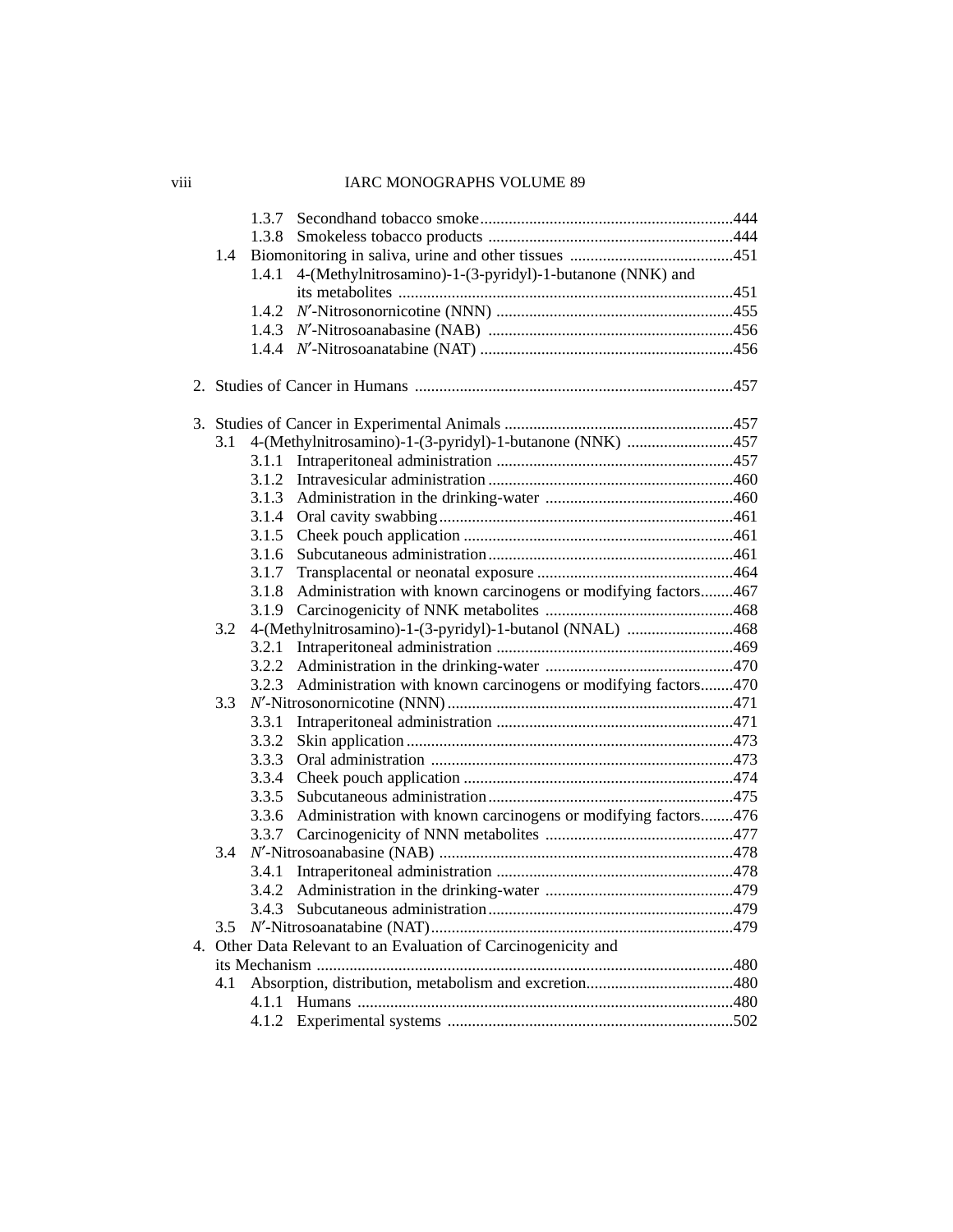### **CONTENTS**

| 4.5.1 4-(Methylnitrosamino)-1-(3-pyridyl)-1-butanone (NNK)543 |
|---------------------------------------------------------------|
|                                                               |
|                                                               |
|                                                               |
|                                                               |
|                                                               |
|                                                               |
|                                                               |
|                                                               |
|                                                               |
|                                                               |
|                                                               |
|                                                               |
|                                                               |
|                                                               |
|                                                               |
|                                                               |
|                                                               |